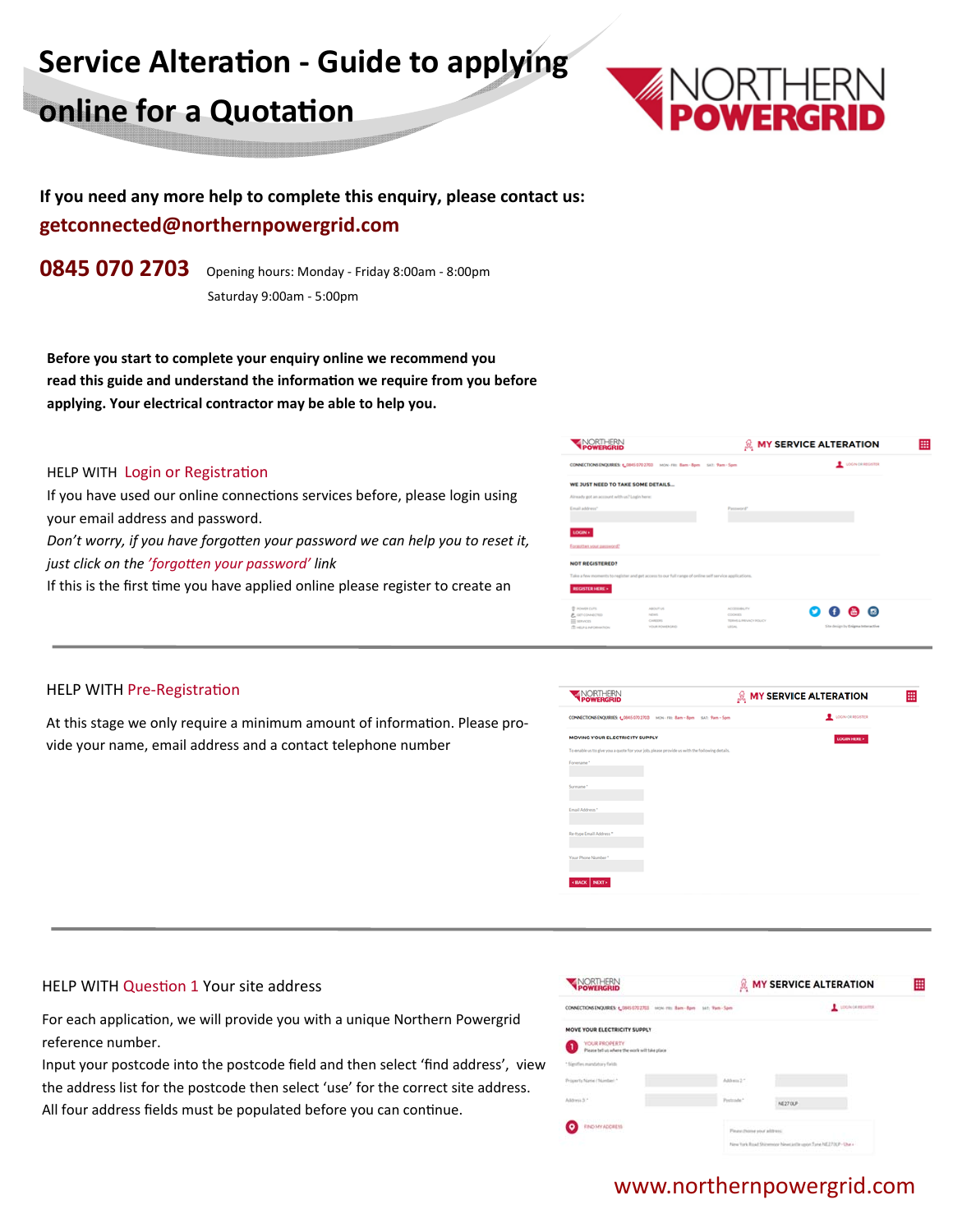# **Service AlteraƟon ‐ Guide to applying**

## **online for a Quotation**

#### HELP WITH Question 2 - Your Property

So that we can calculate a price for you we need to understand your require‐ ments. Pleased indicate what type of property you want the work carried out at. You cannot proceed until you have indicated.



#### HELP WITH Question 3 - Your Supply - What type of supply is it?

In order for us to progress your enquiry through to quotation, we need you to identify whether the cable supplying your property is single or three-phase. Don't worry if you're unsure as your electrician should be able to assist you with this.

These are two different types of three-phase meter and if your meter doesn't look like this then it's probably single phase.

#### HELP WITH Question 4 - How is it connected?

Your electricity supply will be connected either directly to our underground cable network or directly to our overhead network. In order for us to quote you correctly we need to understand how your property is supplied. This can be easily identified by carrying out a few simple visual checks. Don't worry if you're unsure as your electrician should be able to assist you with this, or you can use the information below to help.

In towns and cities the majority of properties will be fed directly from our underground cable network. In these cases the cable feeding your property will be buried and only visible at your meter position.

In some rural areas however the cables providing your electricity supply may be fed directly from our overhead cable network. In these cases the cables provid‐ ing your electricity supply could be fastened to the outside of your property in a number of ways.



# YOUR PROPERT 疆



## www.northernpowergrid.com

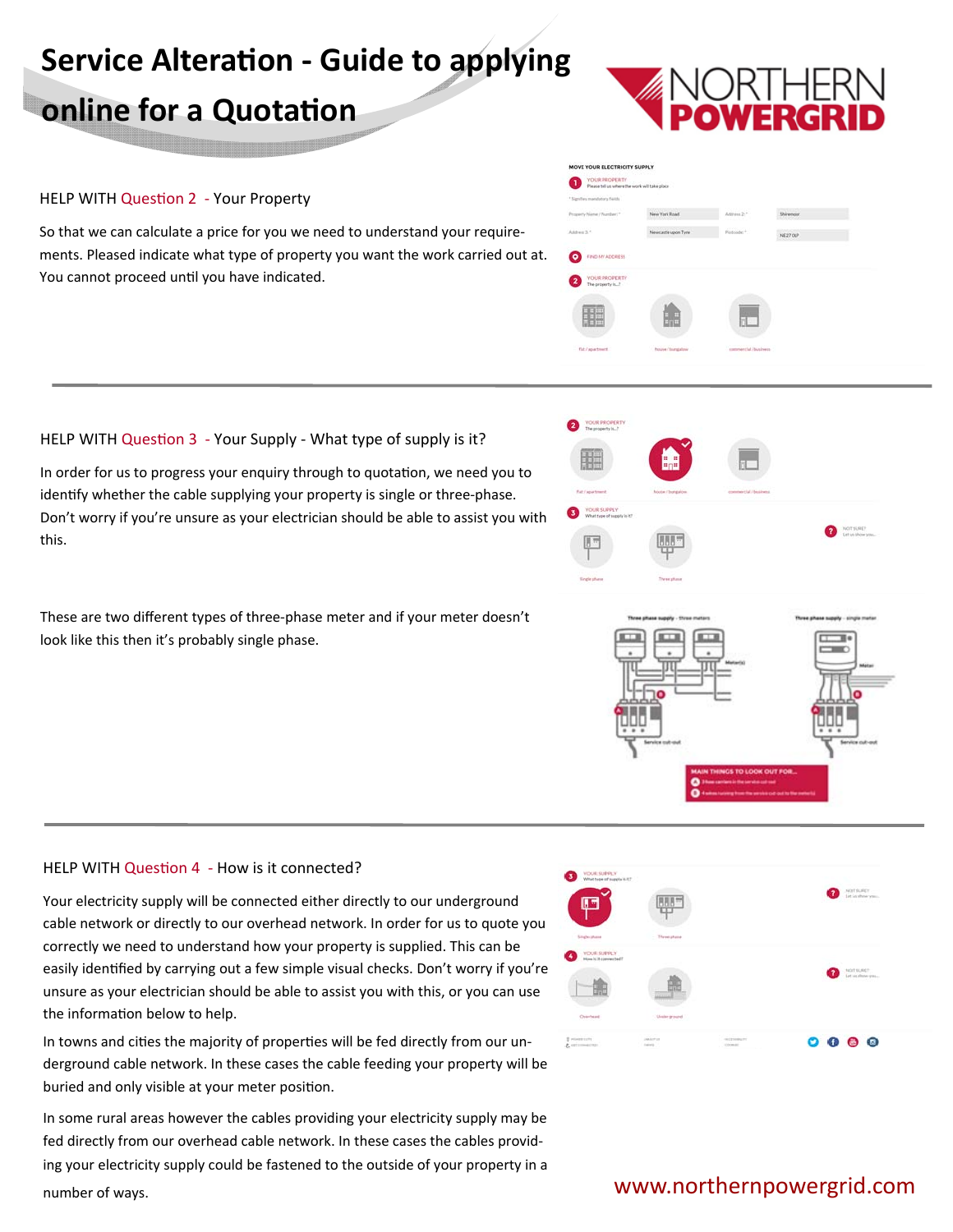# **Service AlteraƟon ‐ Guide to applying online for a Quotation**

#### HELP WITH Question 5 - Is the connection 'looped'?

In the majority of cases your electricity supply cable will be direct from our network, however in a relatively small number of cases it could be looped with a neighbouring property. Don't worry if you're unsure as your electrician may be able to assist you with this, or you can use the information below to help.

If your supply cable is looped, we can still provide you with a quotation and it will not affect the price. However we may need to agree and carry out works at a neighbour's property to maintain their supply. If you choose to proceed with the works we will carry out a technical site survey and if we confirm the cable is looped, we will begin negotiations with your neighbour to agree the works.

If your meter doesn't look like the drawings then it won't be looped



HELP WITH Question 6 -Your Supply - How far does the supply need moving?

#### OVERHEAD SUPPLY

For an overhead supply, from the ground, a visual estimate of the distance should be taken from the overhead anchor bracket on you or your neighbour's property in a straight line across the eaves, fascia or wall to a point directly above the entry point of where the new service position will be (this route must not in any way be obstructed by windows etc.) The route should then be meas‐ ured vertically in a straight line down to the new entry point in to your property or new meter cabinet.

#### UNDERGROUND SUPPLY

For an underground supply the measurement should be taken from the assumed underground entry point outside your property along the proposed cable route to the new meter cabinet position.

**Your Builder or Electrical contractor may be able to assist with this.** 

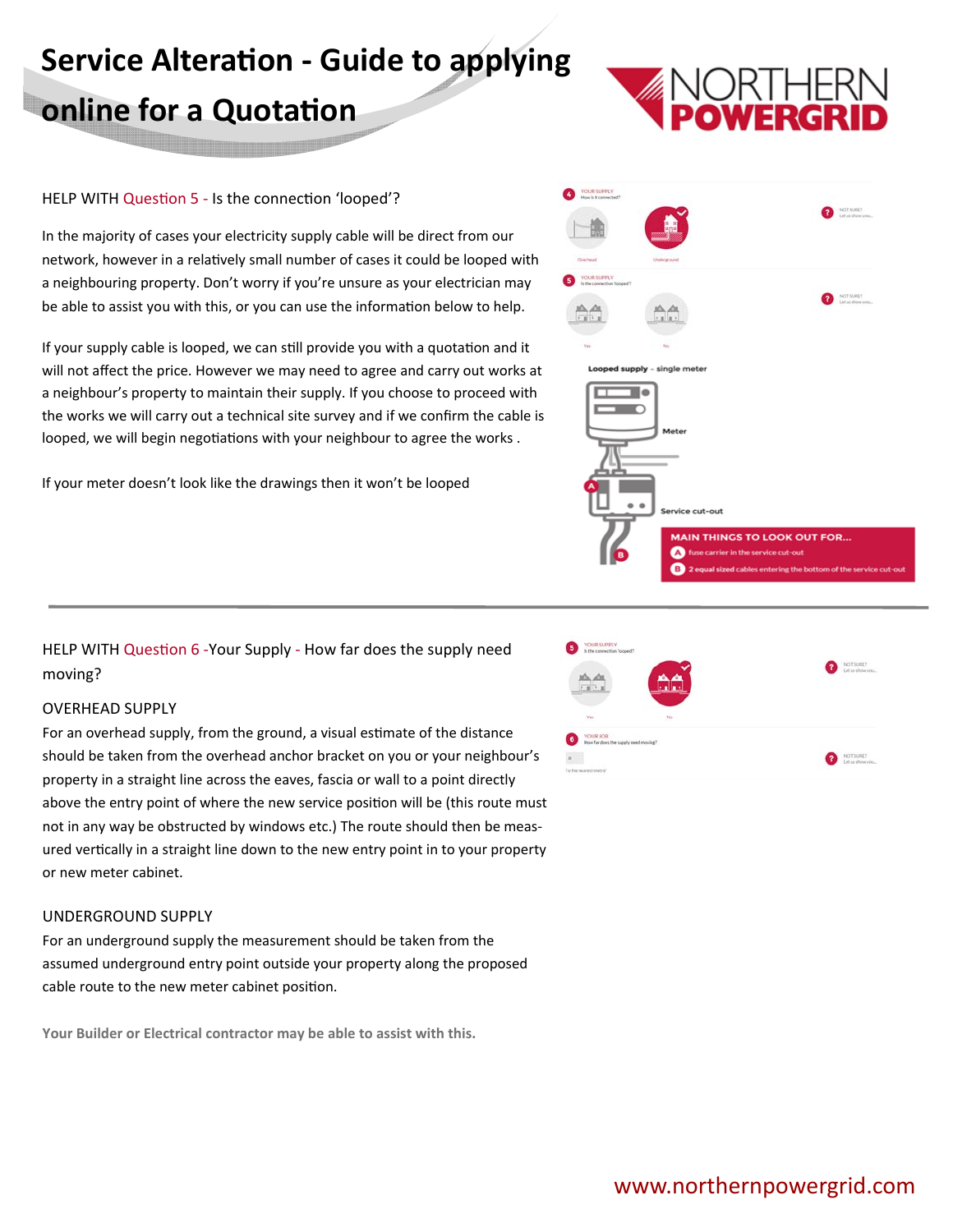# **Service AlteraƟon ‐ Guide to applying online for a Quotation**



HELP WITH Question 6B Your Job - Do you want to dig your own trench and joint bay?

If you do not want Northern Powergrid to carry out the trench works on your behalf, you will be given the option to do this yourself. If you do choose to carry out your own excavation (on your own property / land only) please refer to the information provided behind the 'unsure' button We advise that if you wish to carry out your own excavation works please follow the guidance offered in the Health & Safety Executives document HS(G)47 entitled "Avoiding danger from underground services". This document can be found on the Health & Safety Executive website

To obtain electricity safe dig plans please call 0870 1600 910 Mon‐Fri 8:30am‐ 4:45pm. Alternatively, please fax details of your request to 0191 229 4287. For more information go to check before you dig

When you've completed the questions select 'NEXT'



#### HELP WITH - Your Quotation

Your job details will be displayed and you can go back and change them if re‐ quired by selecting the 'Edit details' button. The indicative price will b displayed based on your details.

If you are happy and want to proceed select the 'Get a formal quotation' buƩon.

#### HELP WITH - Your Formal Quotation

Your formal quote and details will be displayed and a copy will automatically be sent to you. You can also print a copy.

You can view our Terms and Conditions associated with your quote.

#### Data Protection

We have an obligation to Ofgem (the electricity Regulator) to conduct customer satisfaction surveys and if you do not wish to be contacted by our appointed Market Research Company as part of these surveys please tick the box.





## www.northernpowergrid.com